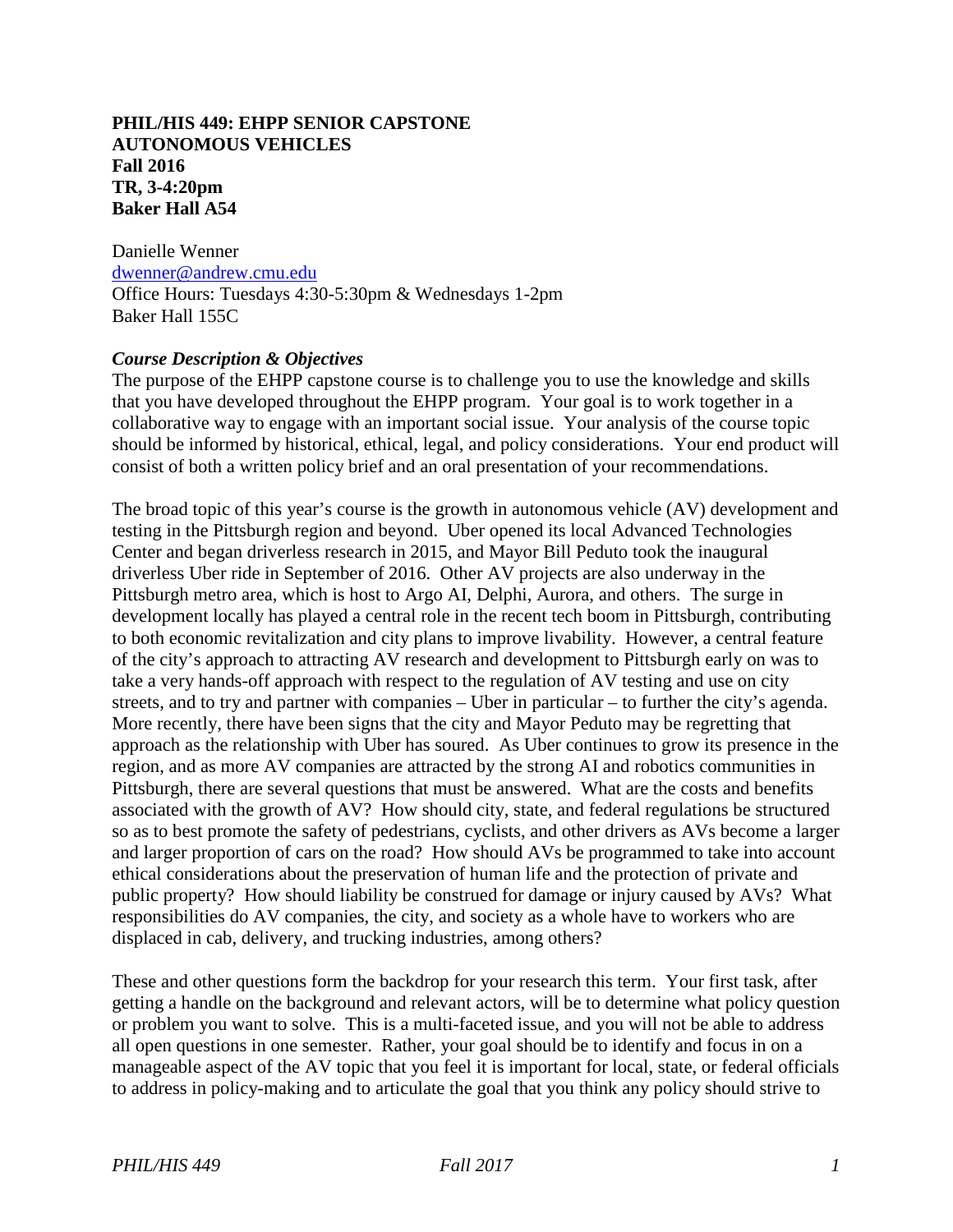achieve. From there, you will work to identify what you think is the most feasible and impactful way to implement policy to promote that goal.

In developing your policy recommendations, you should consider as your audience the Pittsburgh City Council. Your specific client is City Councilman Dan Gilman, a Carnegie Mellon EHPP alum (2004). You can find out more about Councilman Gilman from his website: <http://pittsburghpa.gov/district8/councilman-dan-gilman> . As you begin your research, I strongly recommend looking at previous years' capstone results. You can find them here: <http://www.cmu.edu/hss/ehpp/capstone-projects/index.html>

This course will not operate in the same way that the bulk of your courses do. This course is designed to be **student-directed** and as such my role as instructor is to point you in the right direction and offer guidance where it is needed. But as the policy-makers, it is **your responsibility, as a group, to:**

- Identify the specific policy problem or question that you will work to address as a group and articulate clearly that problem as well as the goal(s) that you believe any solution to that problem should serve. The project you identify should be feasible to complete over the course of a semester with approximately 100-150 person hours of work available per student
- Organize yourselves into a coherent team, including a division of labor in a manner that plays to your team members' strengths
- Develop a team organizational infrastructure to ensure efficient communication, sharing of information, and meeting planning
- Research those issues germane to your project, remembering that your policy recommendations should be informed by historical, legal, and ethical considerations
- Organize your output into a coherent analysis and recommendation
- Present your findings in a clear, accessible manner in both a written report and an oral presentation to your client and myself

# *Grading*

Your individual grades for this course will be determined on the basis of both my assessment of your work as well as the assessments of your peers. Each of you will present your individual contributions to the work product during the semester. I will solicit feedback from you about the contributions of your peers both at midterm and at the end of the semester. Your grades will be assessed as follows:

- Individual presentations 20%
- Final written product 30%
- Final group oral presentation 25%
- Individual contributions to group project: 25%
	- o Grades for this last item will be based on my observations of your working as a group as well as input from your peers. This will include attendance at scheduled meetings; contributions to research, writing, and organizational tasks; and ability to work well with other team members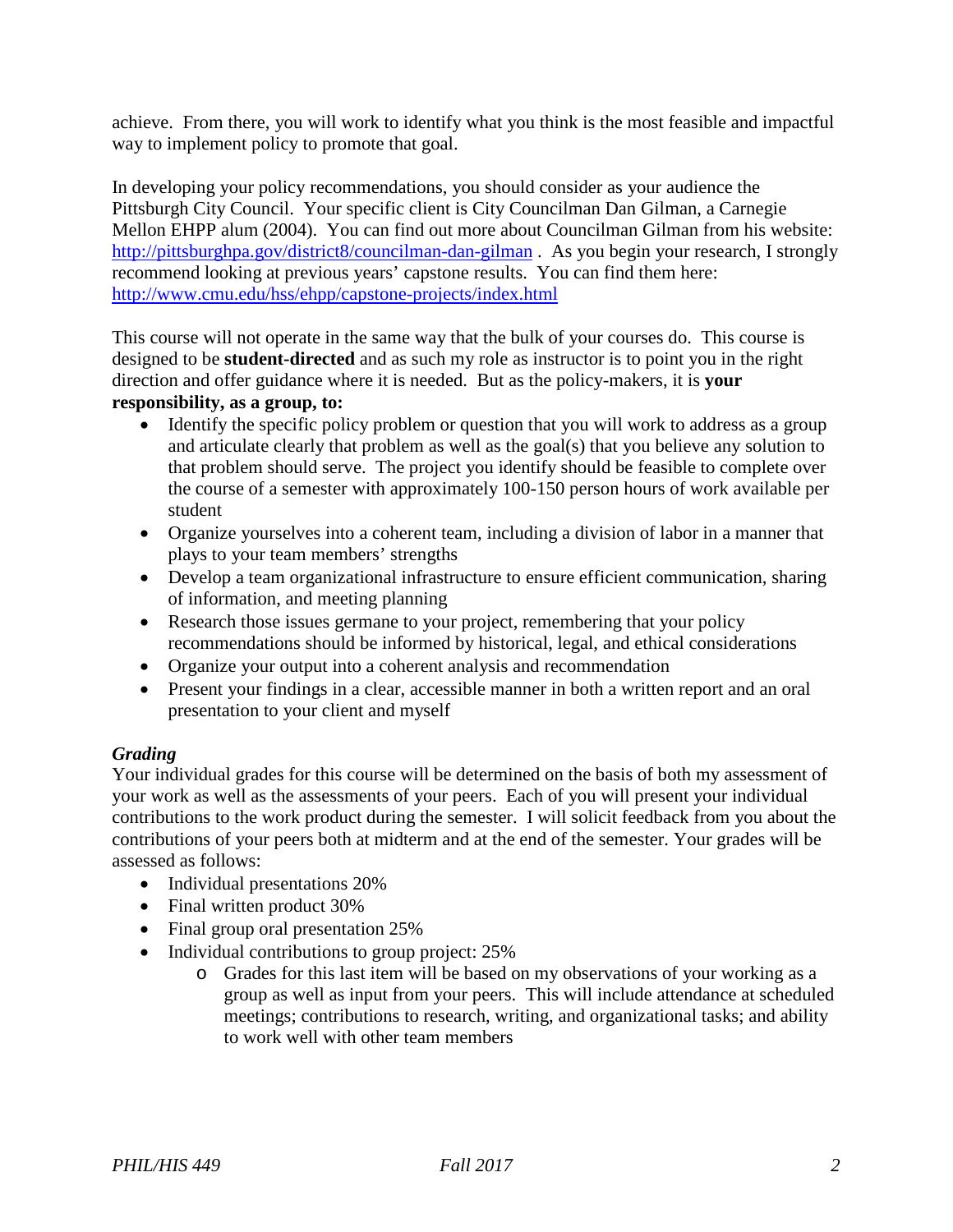### *Broad Course Outline*

### Step 1: Background Research

During this part of the course, you should be informing yourselves about the political climate in Pittsburgh related to autonomous vehicles, as well as reading background materials about the relevant ethical, historical, and legal context of your project. You should identify any relevant local, state, or federal laws that may be germane. You should start to think about what some of the relevant ethical issues are to the future of AV development and regulation.

#### Step 2: Defining the Project

During this part of the course, you will work as a team to articulate a clear mission statement. This mission statement should clarify what you have identified as the most important considerations in the development of regulation for AV, both legal and ethical. You will need to identify the scope of the policies you seek to develop (City? State? Federal?)

During this stage of the project, you will also need to develop a work plan and division of labor. This requires you to establish responsibilities, mechanisms of accountability, and logistical details. Note that although work must be allocated to different individuals or small groups, it is absolutely essential that as the project progresses that you are all talking to each other about where you are and reviewing each other's work. If you don't coordinate your work, you will **end up with a fractured and incoherent final product. If you don't review and provide feedback on each other's work from the outset, you may be shocked at the end of the term to find that many parts of your project require major additional research and/or revision.**

#### Step 3: Research & Analysis

During this part of the course, you will need to determine what it is that you need to learn more about in order to complete the project you have defined. This will involve:

- Identification of topics you need more information about
- Determining where and how you can get that information, and following through to gain it
- Identifying relevant stakeholders with whom you should consult, developing lines of communication with those stakeholders, and seeking their input
- Identifying the most relevant ethical considerations that will come into play in the development of your policy and developing an ethical framework to inform your policy
- Identifying any relevant local, state, or federal statutes or case law and ensuring that your recommendations adhere to both the letter and the spirit of those laws

This stage also involves identifying where you as a group do not feel adequately equipped to fill in gaps in your knowledge. Part of working in a professional capacity is recognizing when you need to ask for help, being able to identify the best people to solicit that help from, and learning how to solicit help in such a way that others are willing to provide it to you.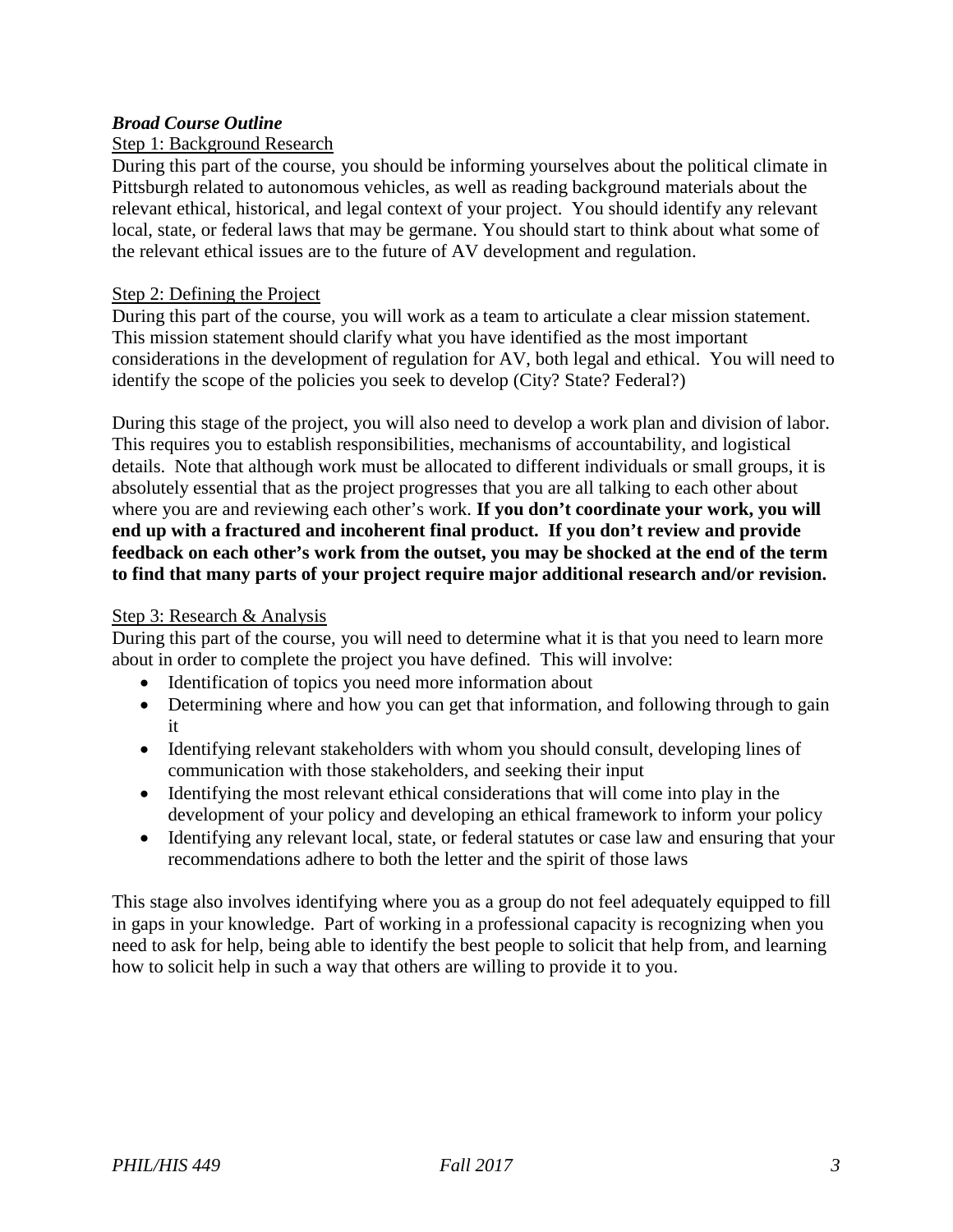### Step 4: Construction of Policy Recommendation(s)

Once your analysis of the issue is complete, it will be time to assemble your policy brief. You will need to assemble a written product that motivates the need for policy in this area; clearly and coherently enunciates the relevant ethical, legal, and historical considerations that informed your policy recommendations; provides a brief statement of the policy(ies) you are recommending; and provides a more in-depth report of each aspect of your recommendation, including recommendations for implementation and scale-up.

By the last few weeks of the semester, you should have a solid draft of your policy brief so that you can begin to develop and refine your oral presentation, using this period also to clarify and revise your policy brief.

### Academic Integrity & Plagiarism

Plagiarism refers to the use of any ideas or words from another person or source without appropriate citation. All sources used for this course should be appropriately credited, including information found on the internet, in readings, or from discussions with local stakeholders. If you are unsure about how or whether to credit something, ask. I have a zero-tolerance policy for cheating: **Any student found to have plagiarized any portion of this project may be subject to failure of the course at my discretion.** Additionally, all available institutional penalties will be sought.

*If you wish to request an accommodation due to a documented disability, please see me and contact Disability Resources at [access@andrew.cmu.edu](mailto:access@andrew.cmu.edu) or 412-268-2013 as soon as possible.*

## **Tentative Schedule**

*(Subject to change. You as a group will be largely tasked with scheduling after the first few weeks of the semester.)*

### *Aug. 29: Introduction to Topic, Course Mechanics, and Expectations*

Please read before class the following articles to familiarize yourself with the political context of AV development Pittsburgh:

- [https://mobile.nytimes.com/2017/05/21/technology/pittsburgh-ubers-driverless-car](https://mobile.nytimes.com/2017/05/21/technology/pittsburgh-ubers-driverless-car-experiment.html)[experiment.html](https://mobile.nytimes.com/2017/05/21/technology/pittsburgh-ubers-driverless-car-experiment.html)
- [https://motherboard.vice.com/en\\_us/article/lets-watch-pittsburghs-mayor-slowly-realize](https://motherboard.vice.com/en_us/article/lets-watch-pittsburghs-mayor-slowly-realize-uber-is-not-his-friend)[uber-is-not-his-friend](https://motherboard.vice.com/en_us/article/lets-watch-pittsburghs-mayor-slowly-realize-uber-is-not-his-friend)
- [http://www.pennlive.com/news/2016/12/is\\_uber\\_taking\\_pittsburgh\\_for.html](http://www.pennlive.com/news/2016/12/is_uber_taking_pittsburgh_for.html)
- [http://www.post-gazette.com/local/city/2017/02/01/City-Controller-Michael-Lamb-](http://www.post-gazette.com/local/city/2017/02/01/City-Controller-Michael-Lamb-Pittsburgh-should-have-access-to-Uber-data/stories/201702010073)[Pittsburgh-should-have-access-to-Uber-data/stories/201702010073](http://www.post-gazette.com/local/city/2017/02/01/City-Controller-Michael-Lamb-Pittsburgh-should-have-access-to-Uber-data/stories/201702010073)
- [https://qz.com/904744/pittsburgh-officials-are-criticizing-ubers-one-way-relationship-with](https://qz.com/904744/pittsburgh-officials-are-criticizing-ubers-one-way-relationship-with-the-city)[the-city](https://qz.com/904744/pittsburgh-officials-are-criticizing-ubers-one-way-relationship-with-the-city)
- [http://www.post-gazette.com/news/transportation/2017/05/16/Delphi-automotive-stock](http://www.post-gazette.com/news/transportation/2017/05/16/Delphi-automotive-stock-pittsburgh-bmw-ottomatika-self-driving/stories/201705160127)[pittsburgh-bmw-ottomatika-self-driving/stories/201705160127](http://www.post-gazette.com/news/transportation/2017/05/16/Delphi-automotive-stock-pittsburgh-bmw-ottomatika-self-driving/stories/201705160127)
- <http://amp.timeinc.net/fortune/2017/04/28/aurora-innovation-startup/>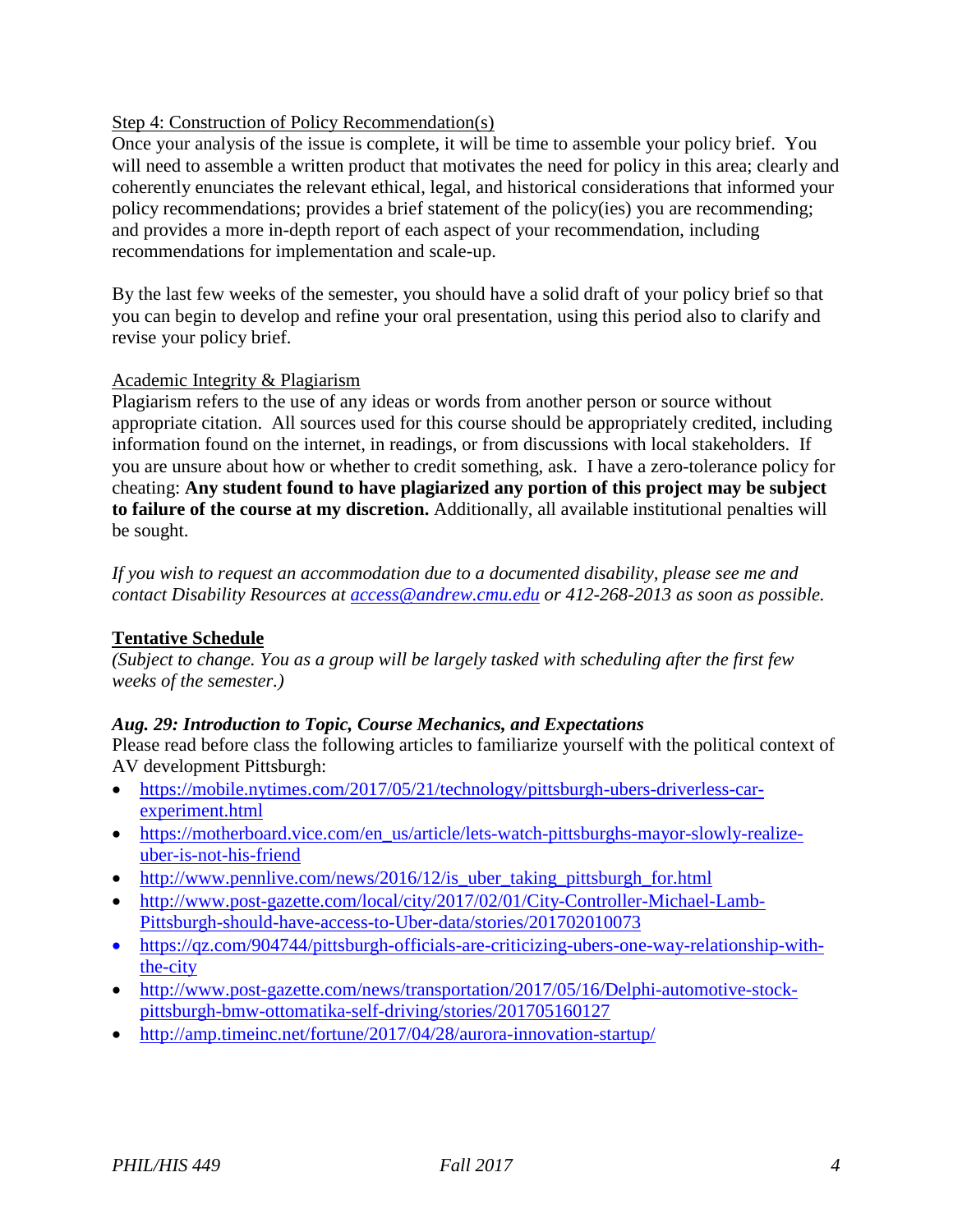## **STEP 1: PRELIMINARY RESEARCH**

## **Aug. 31**

# *The History of AV Development*

• Matthaei, R., A. Reschka, et al. (2016). Autonomous Vehicles. Handbook of Driver Assistance Systems. H. e. a. Winner. Switzerland, Springer International**:** 1519-1556.

## *Uber's Urban Invasion*

- [https://theincline.com/2017/02/03/peduto-on-ubers-relationship-with-pittsburgh-i-can](https://theincline.com/2017/02/03/peduto-on-ubers-relationship-with-pittsburgh-i-can-only-guess-that-they-are-trying-to-make-2017-better-than-2016/)[only-guess-that-they-are-trying-to-make-2017-better-than-2016/](https://theincline.com/2017/02/03/peduto-on-ubers-relationship-with-pittsburgh-i-can-only-guess-that-they-are-trying-to-make-2017-better-than-2016/)
- [https://theincline.com/2017/02/06/mayor-peduto-told-us-uber-let-pittsburgh-down-heres](https://theincline.com/2017/02/06/mayor-peduto-told-us-uber-let-pittsburgh-down-heres-how-uber-responded/)[how-uber-responded/](https://theincline.com/2017/02/06/mayor-peduto-told-us-uber-let-pittsburgh-down-heres-how-uber-responded/)
- [https://www.theguardian.com/technology/2017/apr/12/why-everyone-hates-uber-seven](https://www.theguardian.com/technology/2017/apr/12/why-everyone-hates-uber-seven-step-playbook)[step-playbook](https://www.theguardian.com/technology/2017/apr/12/why-everyone-hates-uber-seven-step-playbook)
- [https://www.nytimes.com/interactive/2017/04/02/technology/uber-drivers-psychological](https://www.nytimes.com/interactive/2017/04/02/technology/uber-drivers-psychological-tricks.html)[tricks.html](https://www.nytimes.com/interactive/2017/04/02/technology/uber-drivers-psychological-tricks.html)
- <http://money.cnn.com/2017/04/04/technology/pittsburgh-uber-mayor/index.html>

## *Regulatory Context and Policy Needs*

- <https://www.entitymag.com/ethics-self-driving-cars-facts/>
- [https://theincline.com/2017/02/27/a-human-might-not-have-to-be-behind-the-wheel-of-a](https://theincline.com/2017/02/27/a-human-might-not-have-to-be-behind-the-wheel-of-a-self-driving-car-anymore-per-this-proposed-pa-bill/)[self-driving-car-anymore-per-this-proposed-pa-bill/](https://theincline.com/2017/02/27/a-human-might-not-have-to-be-behind-the-wheel-of-a-self-driving-car-anymore-per-this-proposed-pa-bill/)
- [http://www.post-gazette.com/opinion/Op-Ed/2017/04/02/Self-driving-but-not-self](http://www.post-gazette.com/opinion/Op-Ed/2017/04/02/Self-driving-but-not-self-regulating/stories/201703300064)[regulating/stories/201703300064](http://www.post-gazette.com/opinion/Op-Ed/2017/04/02/Self-driving-but-not-self-regulating/stories/201703300064)
- [http://www.post-gazette.com/news/transportation/2017/06/14/Pittsburgh-mayor-Bill-](http://www.post-gazette.com/news/transportation/2017/06/14/Pittsburgh-mayor-Bill-Peduto-guidelines-model-self-driving-vehicles-National-Press-Club/stories/201706140120)[Peduto-guidelines-model-self-driving-vehicles-National-Press-](http://www.post-gazette.com/news/transportation/2017/06/14/Pittsburgh-mayor-Bill-Peduto-guidelines-model-self-driving-vehicles-National-Press-Club/stories/201706140120)[Club/stories/201706140120](http://www.post-gazette.com/news/transportation/2017/06/14/Pittsburgh-mayor-Bill-Peduto-guidelines-model-self-driving-vehicles-National-Press-Club/stories/201706140120)
- [https://www.technologyreview.com/the-download/608727/germany-takes-an-ethics](https://www.technologyreview.com/the-download/608727/germany-takes-an-ethics-stance-on-driverless-cars-dont-kill-humans/)[stance-on-driverless-cars-dont-kill-humans/](https://www.technologyreview.com/the-download/608727/germany-takes-an-ethics-stance-on-driverless-cars-dont-kill-humans/)

Summary report from 2017 National Summit on Design & Urban Mobility:

- <https://urbanmobilitysummit.org/s/NSDUM-Summary-Report.pdf>
- More resources here:<https://urbanmobilitysummit.org/final-report/>

Wiki tracking legislative and regulatory developments at international, federal, and state levels:

• http://cyberlaw.stanford.edu/wiki/index.php/Automated Driving: Legislative and Regul [atory\\_Action](http://cyberlaw.stanford.edu/wiki/index.php/Automated_Driving:_Legislative_and_Regulatory_Action)

## **Sept. 5**

## *Regulation of Development, Testing, and Use*

• Fagnant, D. J. and K. Kockelman (2015). "Preparing a nation for autonomous vehicles: opportunities, barriers, and policy recommendations." Transportation Research Part A **77**(1): 167-181.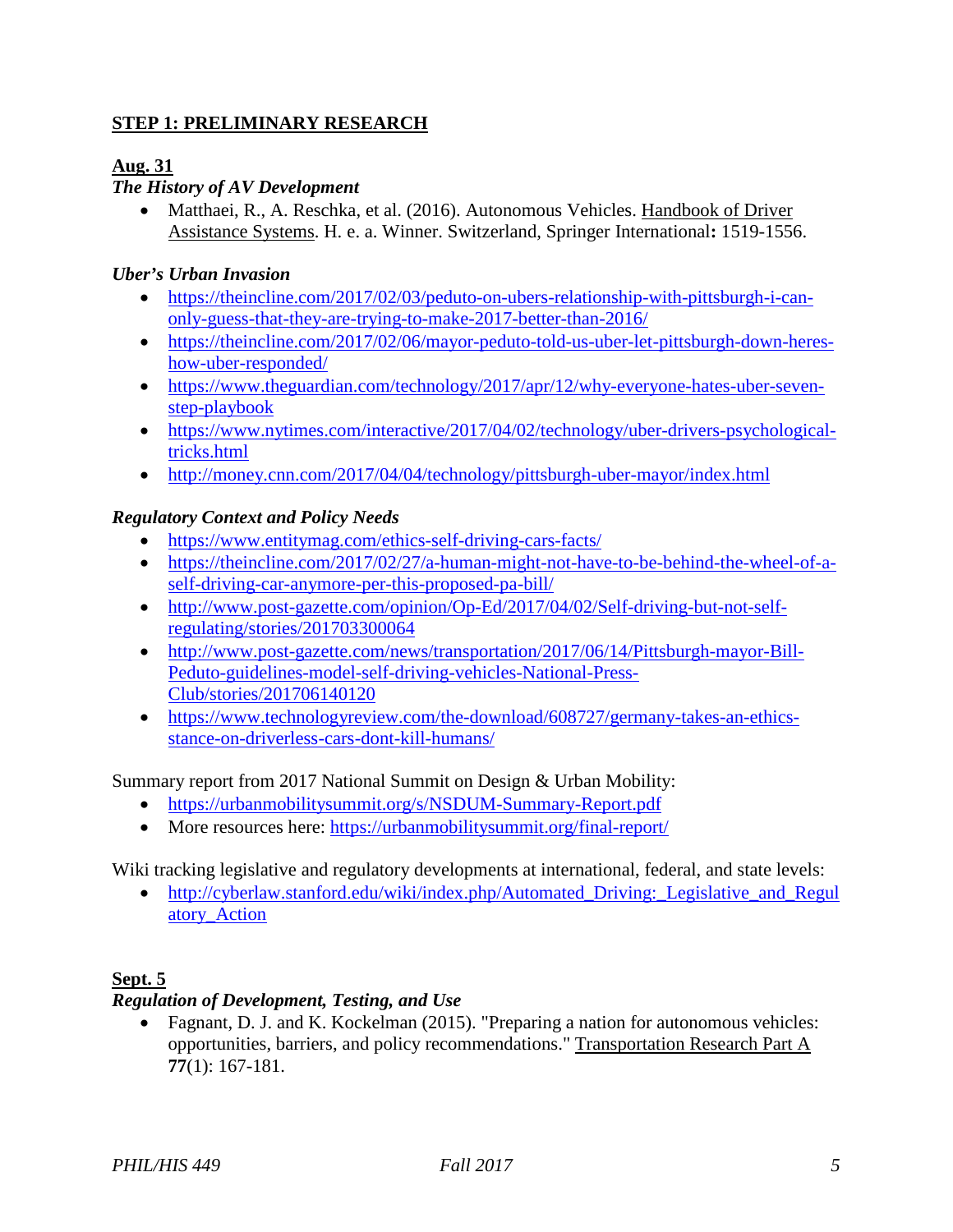- Milakis, D., B. van Arem, et al. (2017). "Policy and society related implications of automated driving: A review of literature and directions for future research." Journal of Intelligent Transportation Systems **21**(4): 324-348.
- Kalra, N. and S. M. Paddock (2016). Driving to Safety: How Many Miles of Driving Would it Take to Demonstrate Autonomous Vehicle Reliability? Santa Monica, CA, RAND Corporation.
- Danks, D. and A. J. London (2017). "Regulating Autonomous Systems: Beyond Standards." IEEE Intelligent Systems **32**(1): 88-91.
- Thierer, A. D. and R. Hagemann (2015). "Removing Roadblocks to Intelligent Vehicles and Driverless Cars." Wake Forest Journal of Law & Policy.
- Pearl, T. H. (2016). "Fast & Furious: The Misregulation of Driverless Cars." NYU Annual Survey of American Law **forthcoming**.
- Brodsky, J. S. (2016). "Autonomous Vehicle Regulation: How an Uncertain Legal Landscape May Hit the Brakes on Self-Driving Cars." Berkeley Tech L.J. **31**: 851-878.

# *Programming Ethical Cars*

- [https://www.theatlantic.com/technology/archive/2013/10/the-ethics-of-autonomous](https://www.theatlantic.com/technology/archive/2013/10/the-ethics-of-autonomous-cars/280360/)[cars/280360/](https://www.theatlantic.com/technology/archive/2013/10/the-ethics-of-autonomous-cars/280360/)
- Goodall, N. (2016). "Can You Program Ethics Into a Self-Driving Car?" IEEE Spectrum **53**(6): 28-58. (6 pages long, despite citation page numbers)

## **Sept. 7: City Councilman Dan Gilman**

Your client, Dan Gilman, will be coming to class to discuss what he thinks are the most pressing questions. Use this time to garner as much information and input from him as you can. Ultimately, you will decide what kind of policy you will develop, but Councilman Gilman's expertise should inform that decision.

# **Sept. 12**

# *Energy & Public Health Impacts of AV*

- Wadud, Z., D. MacKenzie, et al. (2016). "Help or hindrance? The travel, energy and carbon impacts of highly automated vehicles." Transportation Research Part A **86**(1): 1- 18.
- Pettigrew, S. (2017). "Why public health should embrace the autonomous car." Australian and New Zealand Journal of Public Health **41**(1): 5-7.
- Fleetwood, J. (2017). "Public Health, Ethics, and Autonomous Vehicles." American Journal of Public Health **107**: 532-537.
- Crayton, T. J. and B. M. Meier (2017). "Autonomous vehicles: Developing a public health research agenda to frame the future of transportation policy." Journal of Transport & Health **in press**.

# *Impacts on Workforce*

• [https://www.weforum.org/agenda/2016/12/goodbye-car-ownership-hello-clean-air-this](https://www.weforum.org/agenda/2016/12/goodbye-car-ownership-hello-clean-air-this-is-the-future-of-transport/)[is-the-future-of-transport/](https://www.weforum.org/agenda/2016/12/goodbye-car-ownership-hello-clean-air-this-is-the-future-of-transport/)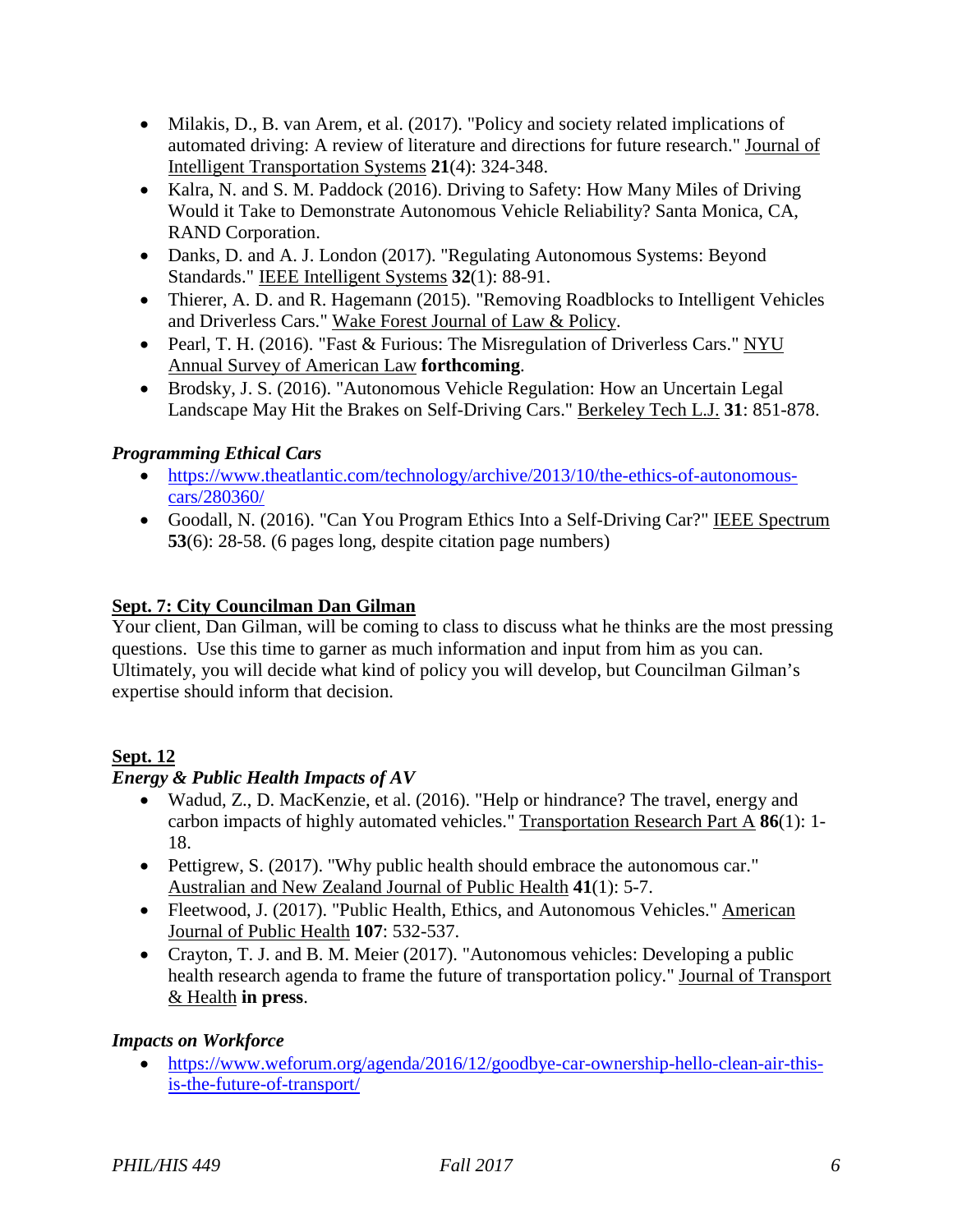- [https://www.theguardian.com/technology/2017/may/17/uber-lyft-driver-ratings](https://www.theguardian.com/technology/2017/may/17/uber-lyft-driver-ratings-customer-impact)[customer-impact](https://www.theguardian.com/technology/2017/may/17/uber-lyft-driver-ratings-customer-impact)
- [http://www.businessinsider.com/autonomous-trucks-tesla-uber-google-2017-6/#peloton](http://www.businessinsider.com/autonomous-trucks-tesla-uber-google-2017-6/#peloton-a-trucking-startup-backed-by-volvo-and-ups-plans-to-use-truck-platooning-to-save-on-fuel-4)[a-trucking-startup-backed-by-volvo-and-ups-plans-to-use-truck-platooning-to-save-on](http://www.businessinsider.com/autonomous-trucks-tesla-uber-google-2017-6/#peloton-a-trucking-startup-backed-by-volvo-and-ups-plans-to-use-truck-platooning-to-save-on-fuel-4)[fuel-4](http://www.businessinsider.com/autonomous-trucks-tesla-uber-google-2017-6/#peloton-a-trucking-startup-backed-by-volvo-and-ups-plans-to-use-truck-platooning-to-save-on-fuel-4)
- Furman, J. (2016). Is This Time Different? The Opportunities and Challenges of Artificial Intelligence. AI Now: The Social and Economic Implications of Aritificial Intelligence Technologies in the Near Term. New York University.
- Arntz, M., T. Gregory, et al. (2016). "The Risk of Automation for Jobs in OECD Countries: A Comparative Analysis." OECD Social, Employment and Migration Working Papers **No. 189**.

# **Sept. 14**

# *Existing and Lacking Legal Frameworks*

- Smith, B. W. (2014). "Automated Vehicles are Probably Legal in the United States." Texas A&M Law Review 1: 411.
- Sheiberg, K. (2015). "Embracing the Imminent: Proposed Legislation for Automated Cars in Pennsylvania." Pitt J Tech L & Pol'y 15: 265.
- Wing, C. (2017). "Better Keep Your Hands on the Wheel in That Autonomous Car: Examining Society's Need to Navigate the Cybersecurity Roadblocks for Intelligent Vehicles." Hofstra Law Review 45: 707.
- Gillespie, M. (2016). "Shifting Automotive Landscapes: Privacy and the Right to Travel in the Era of Autonomous Motor Vehicles." Washington University Journal of Law and Policy 50: 147-170.
- Smith, B. W. (2017). "Automated Driving and Product Liability." Michigan State Law Review forthcoming.
- Hevelke, A. and J. Nida-Rümelin (2015). "Responsibility for Crashes of Autonomous Vehicle: An Ethical Analysis." Science and Engineering Ethics 21: 619-630.

# *Algorithmic Risks and the Black Box of AI*

- [https://www2.deloitte.com/us/en/pages/risk/articles/algorithmic-machine-learning-risk](https://www2.deloitte.com/us/en/pages/risk/articles/algorithmic-machine-learning-risk-management.html?nc=1)[management.html?nc=1](https://www2.deloitte.com/us/en/pages/risk/articles/algorithmic-machine-learning-risk-management.html?nc=1)
- <https://www.wired.com/2016/10/understanding-artificial-intelligence-decisions/>
- <https://www.scientificamerican.com/article/can-we-open-the-black-box-of-ai/>
- <https://www.scientificamerican.com/article/demystifying-the-black-box-that-is-ai/>
- <http://www.sciencemag.org/news/2017/07/ai-revolution-science>
- [http://www.sciencemag.org/news/2017/07/how-ai-detectives-are-cracking-open-black](http://www.sciencemag.org/news/2017/07/how-ai-detectives-are-cracking-open-black-box-deep-learning)[box-deep-learning](http://www.sciencemag.org/news/2017/07/how-ai-detectives-are-cracking-open-black-box-deep-learning)
- <https://www.technologyreview.com/s/604087/the-dark-secret-at-the-heart-of-ai/>

# Recommended Additional Reading:

Maurer, M., J. C. Gerdes, et al., Eds. (2016). Autononous Driving. Berlin, Springer.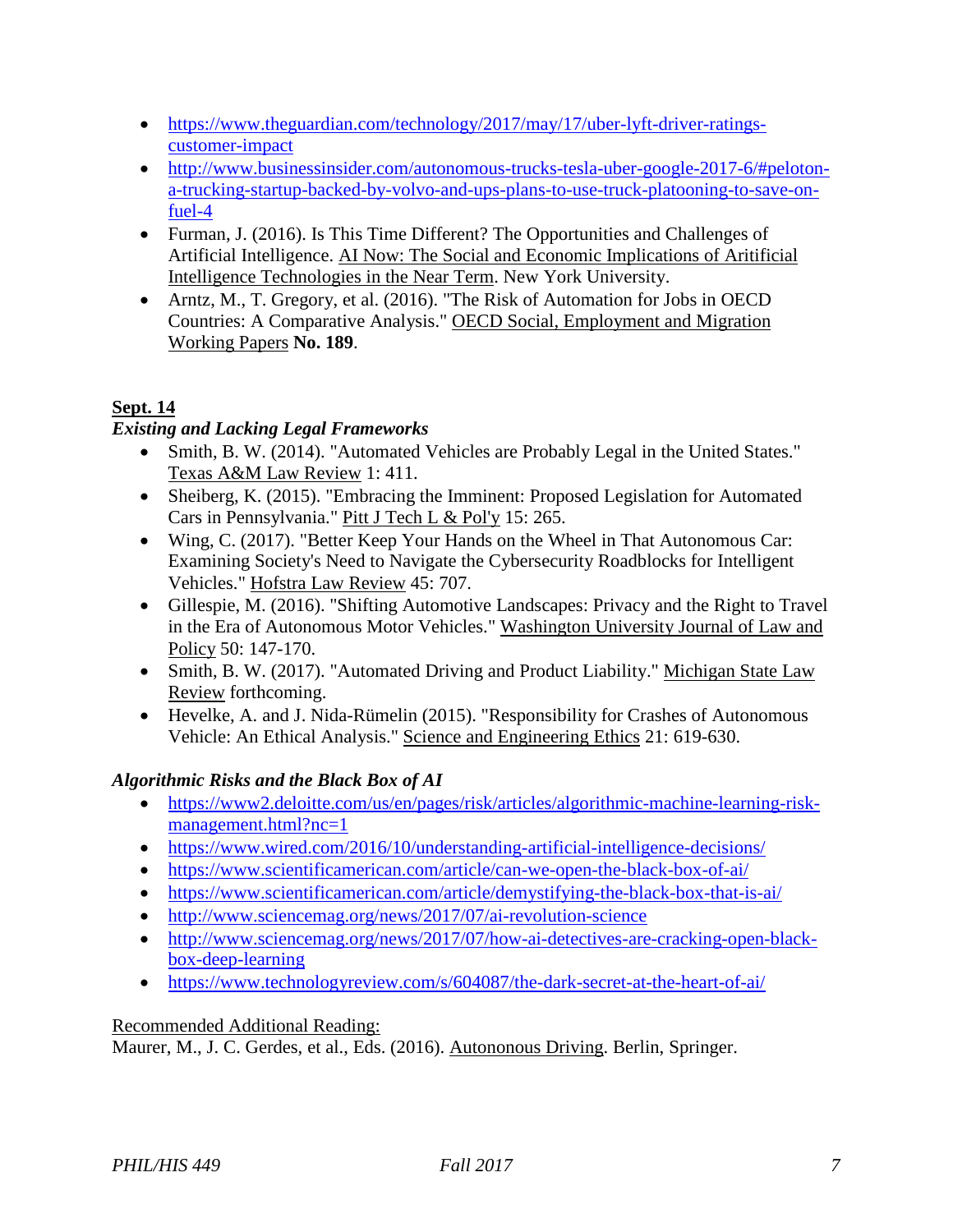### **STEP 2: DEFINING THE PROJECT**

#### *Sept. 19: Organizational meeting.*

On this day you will, as a group, determine the distribution of labor, establish your organizational infrastructure, set a tentative schedule for the rest of the semester (including hard deadlines on which you will have to produce deliverables for me), and assign first individual research assignments. Necessary hard deadlines:

- Project definition and scope, formal write-up
- Individual presentations on allocated research and analysis set aside two class days for presentations. This should coincide roughly with the end of Step 3/beginning of Step 4 and must occur before mid-semester grades are due (Oct. 23)
- Target date for research completion
- Target date for initial written draft
- Target date for revised written policy

*Sept. 21: From this date forward, I will not attend class meetings regularly. You are nevertheless required to meet during this time in the reserved space to coordinate and continue your research. I am available to attend any meeting during regular class time if you would like me to, but must be given a minimum of 48 hours' notice, and can attend meetings during other times if those times are coordinated with me in advance. I will also attend arbitrary meetings throughout the semester unannounced to check in on your*  progress (not unlike a boss would). Any hard deadlines established on the 20<sup>th</sup> you can *expect me to be in class.*

*Sept. 26: Sept. 28***:** *Oct. 3: Oct. 5: Oct. 10: Oct. 12: Oct. 17: Oct. 19***:** *\*I am traveling on this date and unavailable to attend any meetings\* Oct. 24: Oct. 26: Oct. 31:*